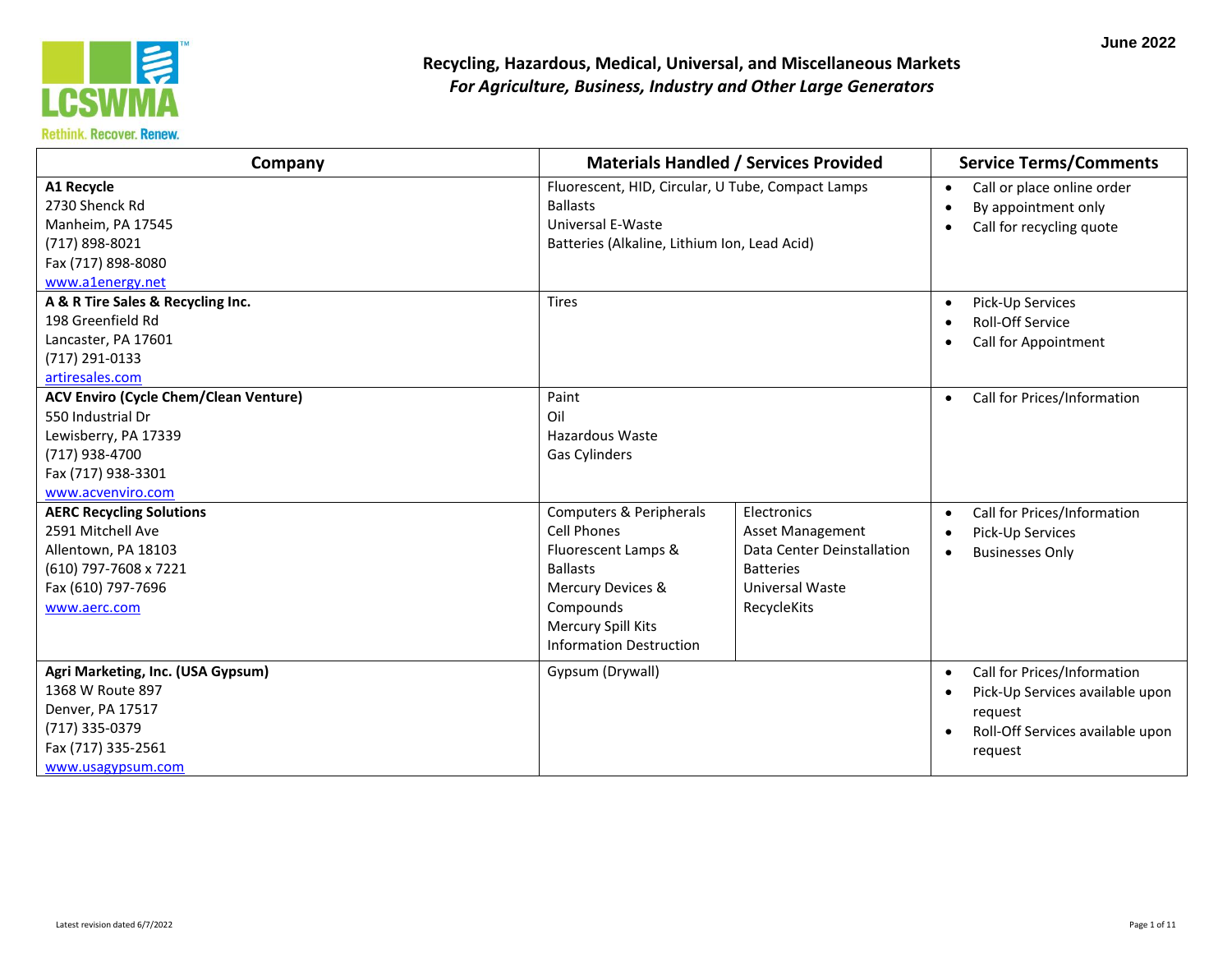

| Company                         | <b>Materials Handled / Services Provided</b>           |                            | <b>Service Terms/Comments</b>                 |
|---------------------------------|--------------------------------------------------------|----------------------------|-----------------------------------------------|
| <b>All-Met Recycling</b>        | <b>Aluminum Cans</b>                                   | Appliances (White Goods)   | <b>Industrial Steel Processor</b>             |
| 215 Conestoga St.               | Aluminum Scrap                                         | <b>Electric Motors</b>     | Pick-Up Services                              |
| Lancaster, PA 17603             | Ferrous Scrap                                          | <b>Lead Acid Batteries</b> | Gaylord Boxes                                 |
| (717) 394-4424                  | Other Non-Ferrous Scrap                                | <b>Steel Drums</b>         | Clean Drums Only                              |
| www.all-metlancaster.com        |                                                        |                            | <b>Will Spot Trailers</b>                     |
|                                 |                                                        |                            | <b>Container Services</b>                     |
|                                 |                                                        |                            | Open for Public Deliveries                    |
| <b>Alpha Bio/Med Services</b>   | <b>Medical Waste</b>                                   |                            | Call for Prices/Information<br>$\bullet$      |
| 3246 Lincoln Hwy E              | <b>Pharmaceutical Waste</b>                            |                            |                                               |
| PO Box 118                      | Hazardous Waste                                        |                            |                                               |
| Paradise, PA 17562              |                                                        |                            |                                               |
| (888) 656-6228                  |                                                        |                            |                                               |
| Fax (717) 929-0094              |                                                        |                            |                                               |
| www.alphabiomed.biz             |                                                        |                            |                                               |
| <b>Battery Warehouse</b>        | Batteries-Lead Acid, Ni-Cad, NIMH, Li-Ion              |                            | Call for Prices/Information<br>$\bullet$      |
| 1071 Manheim Pike               |                                                        |                            |                                               |
| Lancaster, PA 17601             |                                                        |                            |                                               |
| (717) 392-8484                  |                                                        |                            |                                               |
| Fax (717) 291-1840              |                                                        |                            |                                               |
| www.batterywarehouseonline.com  |                                                        |                            |                                               |
| <b>Beartown Recycling</b>       | Steel/Ferrous                                          | Magazines                  | Visit the website or call for                 |
| 6943 Division Highway Route 322 | Non-ferrous                                            | <b>Books</b>               | Prices/Information                            |
| Narvon, PA 17555                | Cardboard                                              | Paper Bags                 |                                               |
| (717) 354-7734                  | E-scrap                                                | Newspaper                  |                                               |
| http://beartownrecycling.net/   | Junked Cars                                            | Office Paper               |                                               |
| <b>Berks Container Recovery</b> | Non-ferrous (aluminum, copper, brass, stainless steel) |                            | Visit the website for a detailed<br>$\bullet$ |
| 7 Morgan Drive                  |                                                        |                            | list of all materials                         |
| Sinking Spring, PA 19608        |                                                        |                            | Call the office to check the<br>$\bullet$     |
| 610-777-0290                    |                                                        |                            | availability of large quantity                |
| berkscontainer@gmail.com        |                                                        |                            | pickups                                       |
| <b>Bethlehem Apparatus</b>      | Mercury (Large Quantities)                             |                            | Call for Prices/Information<br>$\bullet$      |
| PO Box Y                        |                                                        |                            |                                               |
| 890 Front St                    |                                                        |                            |                                               |
| Hellertown, PA 18055            |                                                        |                            |                                               |
| (610) 882-2611                  |                                                        |                            |                                               |
| Fax (610) 882-2615              |                                                        |                            |                                               |
| www.bethlehemapparatus.com      |                                                        |                            |                                               |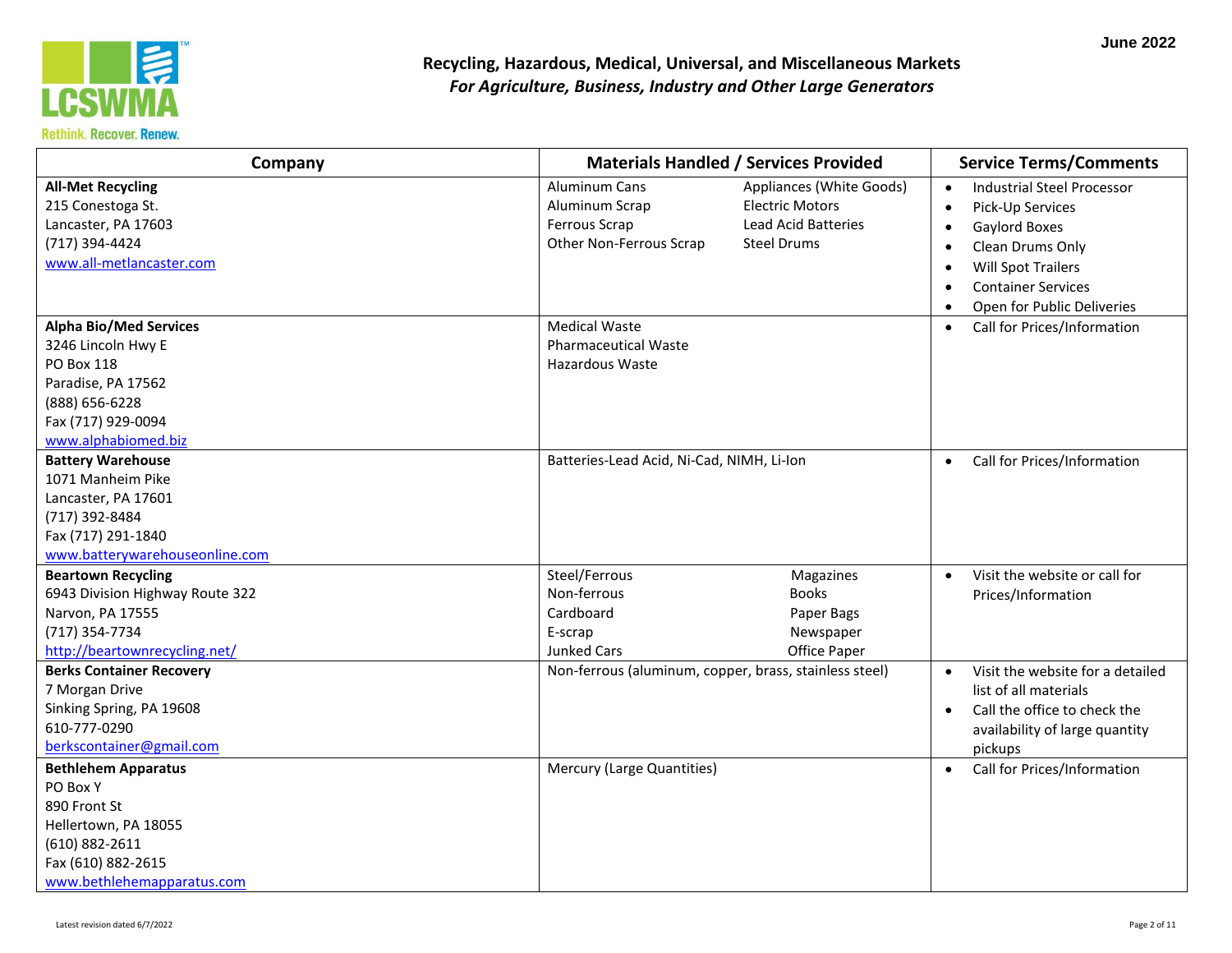

| Company                                                                                                                                                                                                                                                                                                                                                                                                       |                                                                                                                                                                           | <b>Materials Handled / Services Provided</b>                                                                                                                                     | <b>Service Terms/Comments</b>                                                                                                                                                                                                                                                                                            |
|---------------------------------------------------------------------------------------------------------------------------------------------------------------------------------------------------------------------------------------------------------------------------------------------------------------------------------------------------------------------------------------------------------------|---------------------------------------------------------------------------------------------------------------------------------------------------------------------------|----------------------------------------------------------------------------------------------------------------------------------------------------------------------------------|--------------------------------------------------------------------------------------------------------------------------------------------------------------------------------------------------------------------------------------------------------------------------------------------------------------------------|
| <b>Bio-Haz Solutions</b><br>23 Tonoli Rd<br>Nesquehoning, PA 18240<br>(888) 794-7894<br>Fax (570) 645-2081<br>www.bio-haz.com                                                                                                                                                                                                                                                                                 | <b>Medical Waste</b>                                                                                                                                                      |                                                                                                                                                                                  | Call for Prices/Information<br>$\bullet$                                                                                                                                                                                                                                                                                 |
| <b>Blue Rhino</b><br>Propane Tank Exchange<br>https://bluerhino.com/propane-info/how-to-exchange                                                                                                                                                                                                                                                                                                              | <b>Propane Tanks</b>                                                                                                                                                      |                                                                                                                                                                                  | Call for information and tank<br>sizes accepted                                                                                                                                                                                                                                                                          |
| <b>CHEMSWEEP Program</b><br>Pesticide Container & Containment Regulation<br>ChemSweep<br><b>Plastic Pesticide Container Recycling</b><br>Pesticides in Groundwater Monitoring<br>Contact: James Cunningham<br>(717) 772-5210<br>https://www.agriculture.pa.gov/Plants Land Water/PlantIndustry/health-<br>safety/environmental-<br>programs/Pages/CHEMSWEEP%20Waste%20Pesticide%20Disposal%20Progr<br>am.aspx | Pesticides                                                                                                                                                                |                                                                                                                                                                                  | provides farmers and other<br>licensed pesticide applicators<br>with a means to dispose of<br>pesticide products<br>Please visit the PA Dept of<br>$\bullet$<br>Agriculture website for more<br>information                                                                                                              |
| <b>Clean Harbors</b><br>2858 Route 322<br>Bridgeport, NJ 08014<br><b>United States</b><br>856-467-3103<br>https://www.cleanharbors.com/                                                                                                                                                                                                                                                                       | http://www.cleanharbors.com/services/technical-<br>services/household-hazardous-waste-services                                                                            |                                                                                                                                                                                  | Call for more information and<br>pricing                                                                                                                                                                                                                                                                                 |
| CSR - Brandywine, Inc.<br>328 N 14th St<br>Lebanon, PA 17046-3398<br>(717) 272-4655<br>Fax (717) 272-9690<br>www.consolidatedscrap.com                                                                                                                                                                                                                                                                        | Aluminum Cans<br>Aluminum Scrap<br>Steel Cans (Tin)<br>Ferrous Scrap<br>Non-Ferrous Scrap<br>Appliances (White Goods)<br><b>Electric Motors</b><br>Vinyl Fencing & Siding | <b>Corrugated Cardboard</b><br>Newsprint<br>Office Paper<br>Magazines<br><b>Mixed Paper</b><br>PET Bottles, HDPE &<br>Stretch Film (large<br>volume)<br>Industrial Plastic Scrap | Industrial Steel and Paper<br>$\bullet$<br>Processor<br>Container Service $-2yd^3$ to<br>$\bullet$<br>70yd <sup>3</sup> Roll-Off/Van & Flatbed<br><b>Trailers/Gaylord Boxes</b><br>Certified Refrigerant Removal<br>$\bullet$<br><b>Balers provided for Businesses</b><br><b>Environmental &amp; Waste</b><br>Consulting |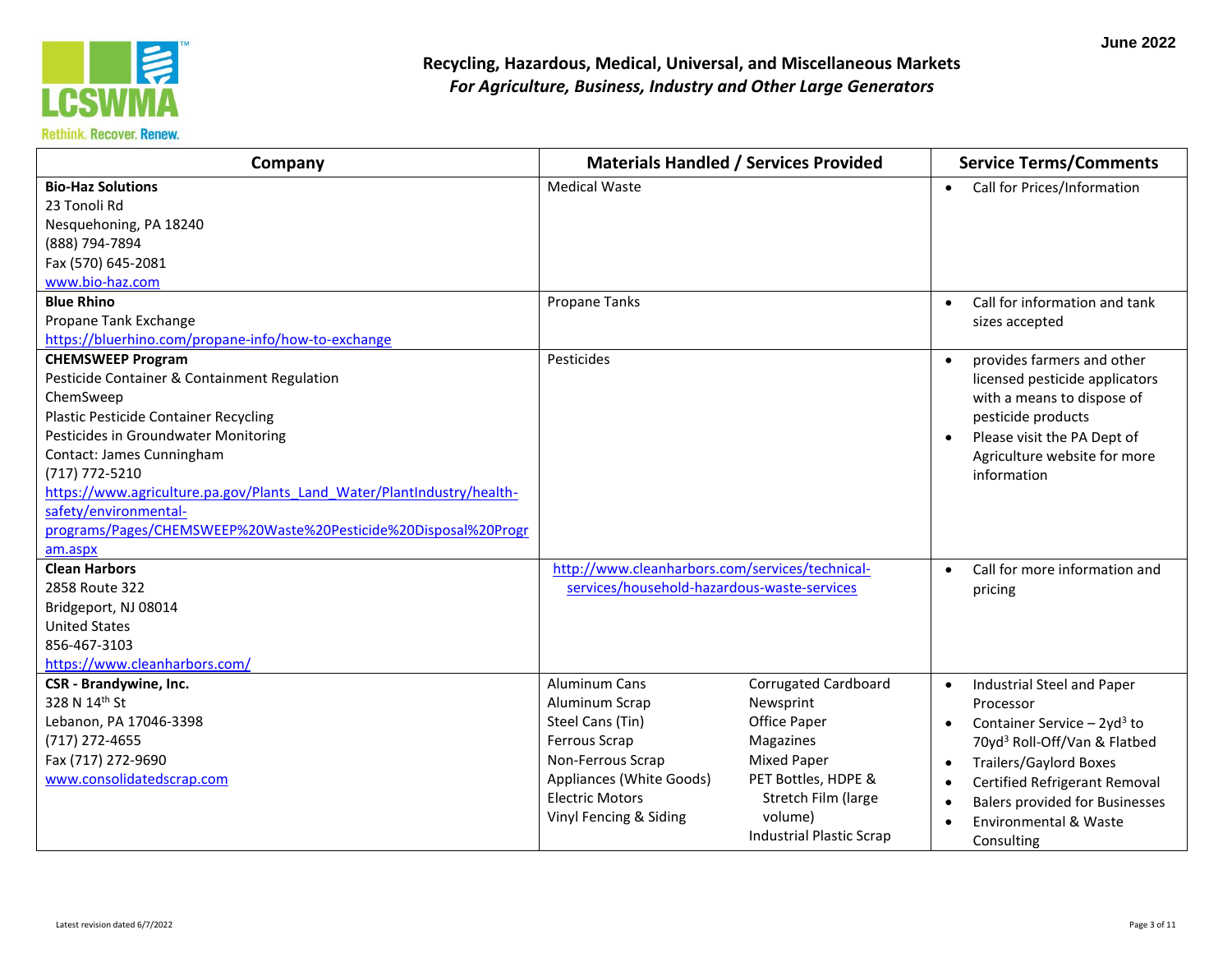

| Company                                                                                                                                                                          | <b>Materials Handled / Services Provided</b>                                                                                                                                                                                   | <b>Service Terms/Comments</b>                                                                                                                                                                                                                                                                                             |
|----------------------------------------------------------------------------------------------------------------------------------------------------------------------------------|--------------------------------------------------------------------------------------------------------------------------------------------------------------------------------------------------------------------------------|---------------------------------------------------------------------------------------------------------------------------------------------------------------------------------------------------------------------------------------------------------------------------------------------------------------------------|
| <b>Dart Container Corporation</b><br>60 E Main St<br>Leola, PA 17540<br>(717) 656-2236<br>Fax (717) 656-0057<br>www.dart.biz                                                     | Polystyrene Foam Recycla-Pak for Cups                                                                                                                                                                                          | Residential drop off any time<br>$\bullet$<br>Clean Polystyrene Foam only<br>$\bullet$<br>Truck load deliveries call for apt.<br>$\bullet$                                                                                                                                                                                |
| <b>Ephrata Recycling</b><br>339 E Fulton St<br>Ephrata, PA 17522<br>(717) 733-9300<br>Fax (717) 733-0758<br>www.ephratarecyclingpa.com                                           | Aluminum Cans<br><b>Electric Motors</b><br>Aluminum Scrap<br><b>Lead Acid Batteries</b><br><b>Ferrous Scrap</b><br><b>Steel Drums</b><br>Other Non-Ferrous Scrap<br>Photographic Film<br>Appliances (White Goods)<br>Radiators | <b>Scrap Metal Container Service</b><br>$\bullet$<br>Fee Charged for<br>$\bullet$<br>Refrigerators/Freezers<br>No Steel (Tin) Cans<br>$\bullet$<br>Film from<br>$\bullet$<br>Commercial/Industrial Only<br>Call for Prices/Information<br>$\bullet$                                                                       |
| <b>ERC</b><br>1076 Old Manheim Pike<br>Lancaster, PA 17601<br>(717) 393-2627<br>Fax (717) 393-0432<br>www.ercofpa.com                                                            | Food Waste<br>Oil Recovery<br>Solidification<br>Waste Water Treatment                                                                                                                                                          | Roll-off Services - Containers &<br>$\bullet$<br>Compactors<br>Tankers/Vac Trucks<br>$\bullet$<br><b>Tank Cleaning/Removal</b><br>$\bullet$<br>Drum Pick-Up - LTL & Direct<br>$\bullet$<br><b>Businesses Only</b><br>$\bullet$<br><b>Field Services</b><br>$\bullet$<br>Call for Waste<br>$\bullet$<br>Assessment/Pricing |
| Farm & Home Center Penn State Extension<br>1383 Arcadia Rd<br>Room 140<br>Lancaster, PA 17601-3184<br>(717) 394-6851<br>Fax (717) 394-3962<br>Ask for Agronomy Extension Service | <b>Agricultural Pesticides</b>                                                                                                                                                                                                 | Call for Prices/Information<br>$\bullet$                                                                                                                                                                                                                                                                                  |
| <b>Free Geek Penn</b><br>400 West Main Street, Suite 6<br>Ephrata, PA 17522<br>(717) 721-2494<br>info@freegeekpenn.org<br>www.freegeekpenn.org                                   | Anything with a circuit<br>MP3s & iPods, VCR & DVD<br>board<br>players, game systems<br>Printers, copiers, plotters,<br>Computers and peripheral<br>fax machines, speakers, etc.<br>equipment                                  | Pickup services available.<br>$\bullet$<br>Contact for additional<br>$\bullet$<br>information.                                                                                                                                                                                                                            |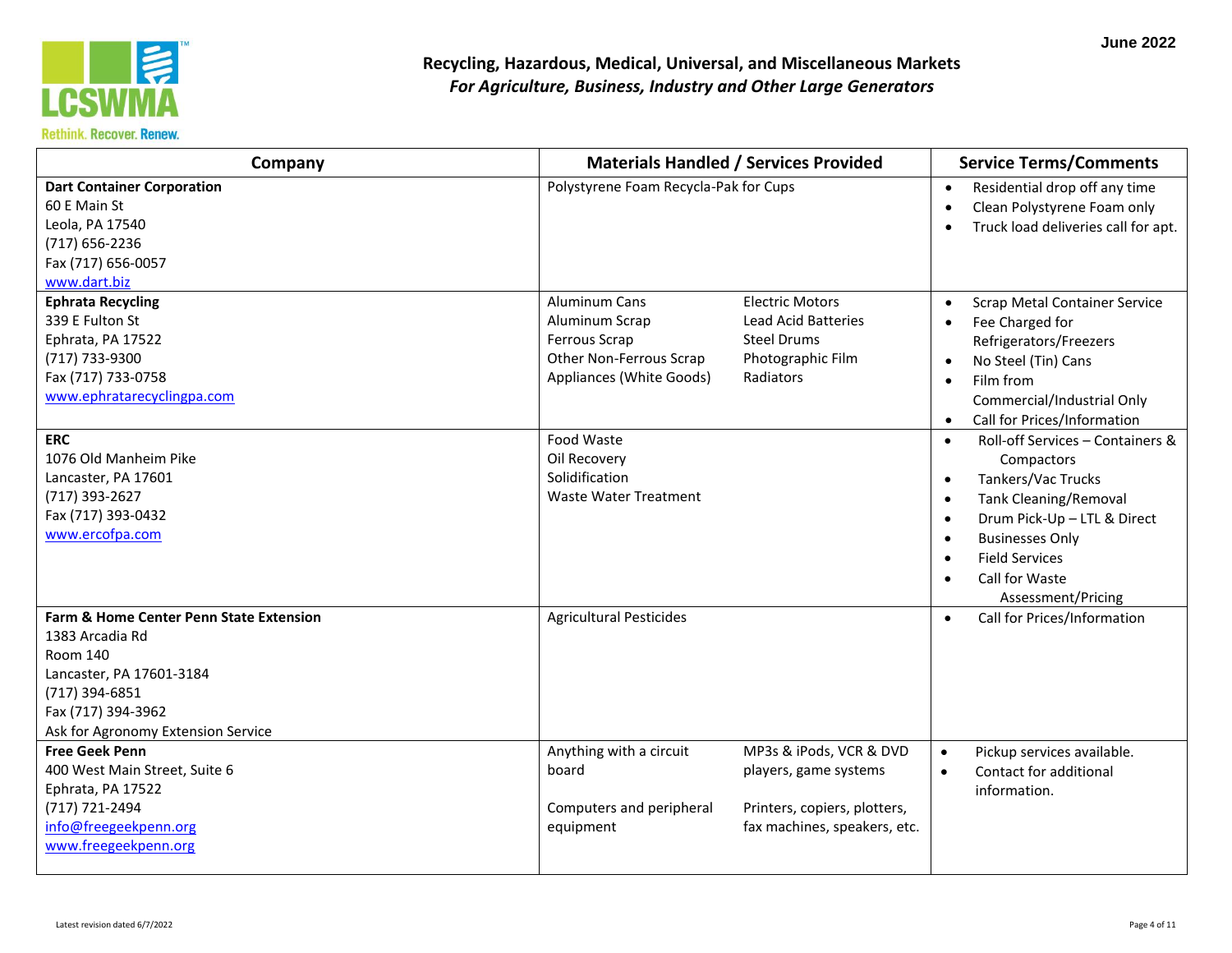

| Company                                                                                                                                                                     |                                                                                                                                | <b>Materials Handled / Services Provided</b>                                                                                                                   | <b>Service Terms/Comments</b>                                                                                                                                           |  |
|-----------------------------------------------------------------------------------------------------------------------------------------------------------------------------|--------------------------------------------------------------------------------------------------------------------------------|----------------------------------------------------------------------------------------------------------------------------------------------------------------|-------------------------------------------------------------------------------------------------------------------------------------------------------------------------|--|
| Full Circle Recycling, Inc.<br>702 S Prince St<br>Lancaster, PA 17603<br>(717) 396-9999<br>Fax (717) 396-0584<br>(Seymour Street Entrance)<br>www.fullcirclerecyclingpa.com | Aluminum Cans<br>Aluminum Scrap<br>Appliances<br><b>Auto Engines</b><br>Batteries - Lead Acid<br><b>Brass</b><br>Copper        | Ferrous Scrap<br>#1 Cast Iron<br>Light Iron<br>Non-Ferrous Scrap<br><b>Unprepared Steel</b><br>Misc. Scrap Metals                                              | <b>Container Service for Scrap</b><br>Metals (can be ordered for<br>temporary or permanent<br>placement)                                                                |  |
| Full Circle Recycling, Inc.<br>965 Lancaster Pike<br>Quarryville, PA 17566<br>(717) 284-2800<br>Fax (717) 396-0584<br>www.fullcirclerecyclingpa.com                         | Aluminum Cans<br>Aluminum Scrap<br>Appliances<br><b>Auto Engines</b><br><b>Batteries - Lead Acid</b><br><b>Brass</b><br>Copper | Ferrous Scrap<br>#1 Cast Iron<br>Light Iron<br>Non-Ferrous Scrap<br><b>Unprepared &amp; Stainless</b><br>Steel<br><b>Computer Towers</b><br>Misc. Scrap Metals | <b>Container Service for Scrap</b><br>$\bullet$<br>Metals (can be ordered for<br>temporary or permanent<br>placement)                                                   |  |
| Full Circle Recycling, Inc.<br>1430 Fruitville Pike<br>Lancaster, PA 17601<br>(717) 284-2800<br>Fax (717) 396-0584<br>www.fullcirclerecyclingpa.com                         | <b>Aluminum Cans</b><br>Aluminum Scrap<br>Appliances<br>Auto Engines<br>Batteries - Lead Acid<br><b>Brass</b><br>Copper        | Ferrous Scrap<br>#1 Cast Iron<br>Light Iron<br>Non-Ferrous Scrap<br><b>Unprepared &amp; Stainless</b><br>Steel<br><b>Computer Towers</b><br>Misc. Scrap Metals | <b>Container Service for Scrap</b><br>$\bullet$<br>Metals (can be ordered for<br>temporary or permanent<br>placement)                                                   |  |
| GemChem, Inc.<br>53 N Cedar St<br>Lititz, PA 17543<br>(717) 626-3900<br>www.gemchemsolutions.com                                                                            | Ink<br>Coolant<br>Paint<br>Oil<br>Hazardous Waste                                                                              |                                                                                                                                                                | Call for Prices/Information<br>$\bullet$                                                                                                                                |  |
| Gordon Waste Company, Inc.<br>215 N Zarfoss Dr<br>York, PA 17404<br>(717) 684-2201<br>Fax (717) 684-0162<br>www.gordonwaste.com                                             | <b>Corrugated Cardboard</b><br>Newsprint<br>High Grade Office Paper<br>Obsolete/Used Corrugated Boxes<br>All Paper Grades      |                                                                                                                                                                | Will Spot Balers (Call for<br>$\bullet$<br>Information)<br>Provide Gaylord Boxes<br>$\bullet$<br>Pick-Up Services<br>$\bullet$<br><b>Will Spot Trailers</b><br>Drop-Off |  |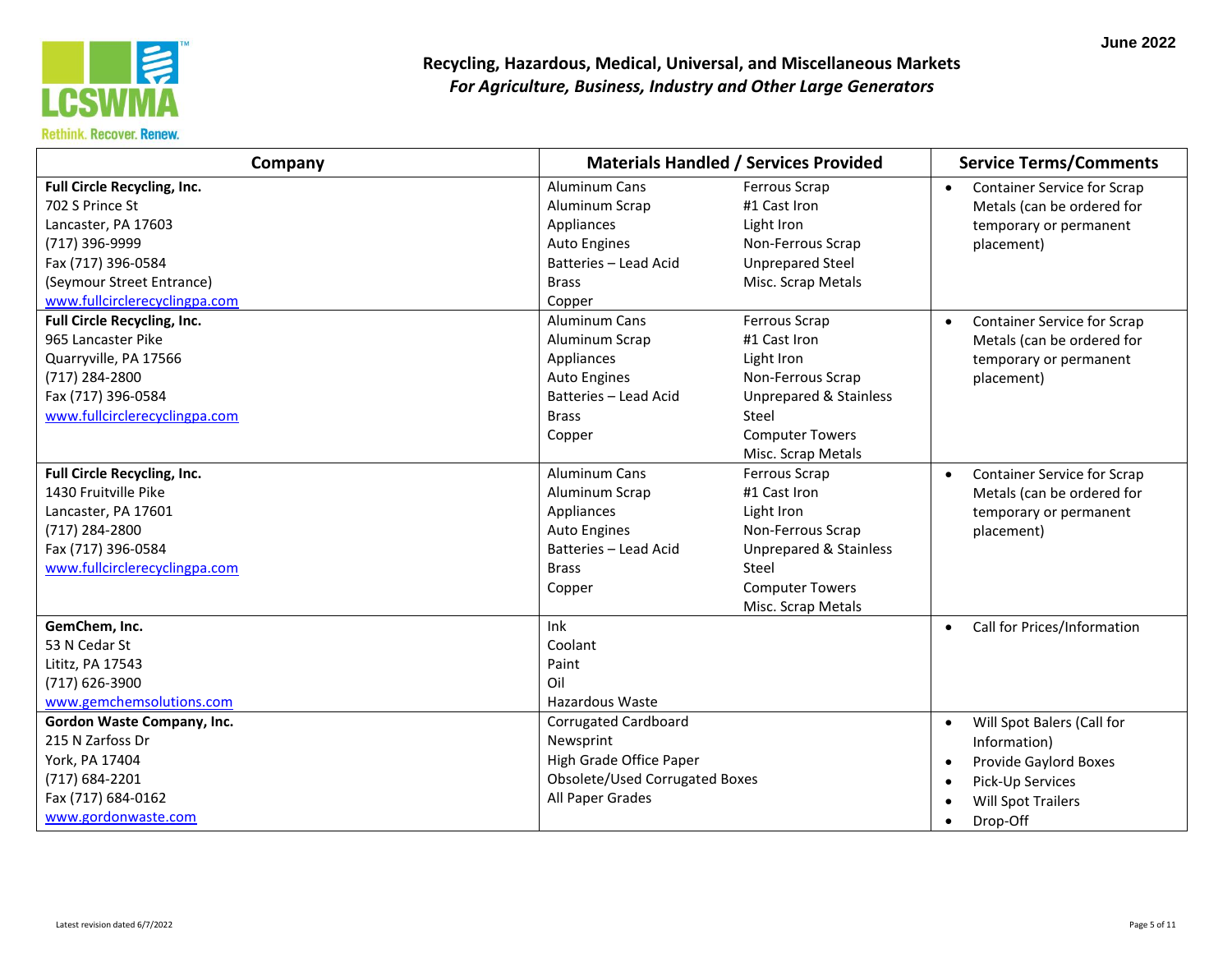

| Company                                 | <b>Materials Handled / Services Provided</b>                 | <b>Service Terms/Comments</b>               |
|-----------------------------------------|--------------------------------------------------------------|---------------------------------------------|
| <b>Graham Recycling Company</b>         | <b>HDPE</b>                                                  | Material Must be Baled<br>$\bullet$         |
| 505 Windsor St                          |                                                              | Any Quantity Acceptable                     |
| York, PA 17403                          |                                                              | Pick-Up Services                            |
| (717) 849-8653                          |                                                              |                                             |
| Fax (717) 845-4448                      |                                                              |                                             |
| https://www.grahampackaging.com/        |                                                              |                                             |
| Gypsum Agri-Cycle, Inc.                 | Gypsum (Drywall, unpainted)                                  | Call for Prices/Information<br>$\bullet$    |
| 280 Ore Mine Rd                         |                                                              | <b>Roll-Off Services</b>                    |
| Mt. Joy, PA 17552                       |                                                              |                                             |
| (717) 629-6677 or (717) 426-1990        |                                                              |                                             |
| www.gypsumagri-cycle.com                |                                                              |                                             |
| <b>Kline's Services</b>                 | Fryer/Food Grease                                            | Call for Prices/Information<br>$\bullet$    |
| 5 Holland St                            | Paint                                                        |                                             |
| Landisville, PA 17538                   |                                                              |                                             |
| (717) 898-8158                          |                                                              |                                             |
| Fax (717) 898-0106                      |                                                              |                                             |
| www.klinesservices.com                  |                                                              |                                             |
| <b>Lancaster Creative Reuse</b>         | Partially used or new art and craft materials                | Space is limited so businesses<br>$\bullet$ |
| 1865 Lincoln Highway E                  | Fabric (not clothing) and sewing notions                     | are requested to contact LCR                |
| Lancaster, PA 17602                     | Business overstock, samples, scraps and seconds that are     | prior to donation to ensure                 |
| (717) 617-2977                          | appropriate for creative reuse (wallpaper samples, stickers, | space availability                          |
| www.LancasterCreativeReuse.org          | etc.)                                                        |                                             |
| <b>Lancaster Salvage Company</b>        | <b>Aluminum Cans</b>                                         |                                             |
| 1058 N Plum St                          | Aluminum Scrap                                               |                                             |
| Lancaster, Pa 17601                     | Ferrous Scrap                                                |                                             |
| (717) 393-6129                          | Other Non-Ferrous Scrap                                      |                                             |
| https://recyclesearch.com/profile/31569 | <b>Lead Acid Batteries</b>                                   |                                             |
| <b>Mennonite Central Committee</b>      | Books (hard cover &<br>Office Paper (all kinds)              | Clothing, textiles, and shoes<br>$\bullet$  |
| <b>Material Resources Center</b>        | Shredded Paper (not fine<br>paperback)                       | must be in a good, wearable                 |
| 517 W Trout Run Rd                      | shred)<br>Cell Phones                                        | condition.                                  |
| Ephrata, PA 17522                       | Newspapers & Phone Books<br>Clothing, textiles, shoes        | Also accept from individuals<br>$\bullet$   |
| 717-733-2847                            | Magazines & Catalogs                                         |                                             |
| www.mcc.org                             | <b>Corrugated Cardboard</b>                                  |                                             |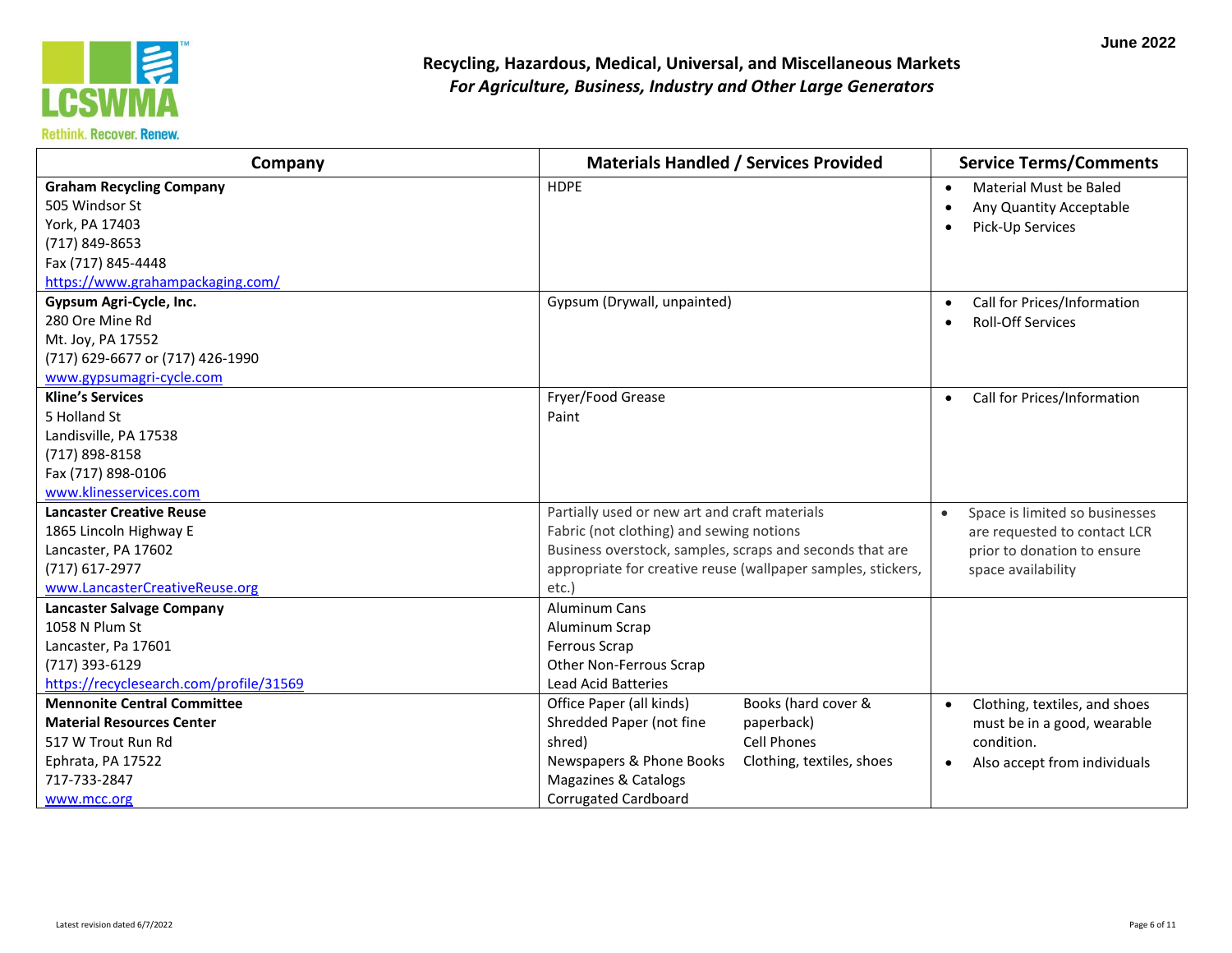

| Company                                                                                                                                                        |                                                                                                                                                                                                                                        | <b>Materials Handled / Services Provided</b>                                                                                                                                                                                            |           | <b>Service Terms/Comments</b>                                                                          |  |
|----------------------------------------------------------------------------------------------------------------------------------------------------------------|----------------------------------------------------------------------------------------------------------------------------------------------------------------------------------------------------------------------------------------|-----------------------------------------------------------------------------------------------------------------------------------------------------------------------------------------------------------------------------------------|-----------|--------------------------------------------------------------------------------------------------------|--|
| <b>MOPAC</b><br>741 Souder Rd<br>Elroy, PA 18964<br>(800) 967-8325<br>Fax (970) 336-5582<br>www.mopac.com                                                      | Fryer/Food Grease                                                                                                                                                                                                                      |                                                                                                                                                                                                                                         | $\bullet$ | Call for Prices/Information                                                                            |  |
| Morello Inc.<br>401 E. Wood Street<br>Norristown, PA 19404<br>Phone: 610-272-8046                                                                              | <b>Helium Tanks</b>                                                                                                                                                                                                                    |                                                                                                                                                                                                                                         | $\bullet$ | Call for Prices/Information                                                                            |  |
| <b>Omega ECycles</b><br>York, PA<br>https://omegaecycles.com/<br>Phone: 1-800-813-5231<br>Email: info@omegaecycles.com                                         | Computers (Desktop &<br>Laptop)<br>Servers<br><b>Hard Drives</b><br>All Circuit Boards<br><b>UPS Battery Backups</b><br>Monitors (Flat Screen Only)<br>Printers<br>Copiers<br>DVD players<br><b>VCRs</b><br>Modems<br><b>USB Cords</b> | Routers<br>X-Ray Film<br>Cell Phone/ Mobile Phones<br>Telephones<br>Telephone Systems<br>Phone System Hardware<br>Insulated Cable & Wire<br>Video Games/X-Boxes<br>Laptops<br>iPads & Tablets<br><b>Cable Boxes</b><br><b>Batteries</b> | $\bullet$ | Call or visit website for<br>Information<br><b>DOES NOT accept CRT</b><br>Monitors, TVs, or appliances |  |
| <b>Oregon Dairy Organics</b><br>2900 Oregon Pike<br>Lititz, PA 17543<br>(800) 359-1384<br>(717) 445-6587<br>www.oregondairy.com/the-farmstead/compost-facility | Food Waste<br>Manure<br>Yard Waste                                                                                                                                                                                                     |                                                                                                                                                                                                                                         | $\bullet$ | Call for Prices/Information                                                                            |  |
| <b>Power Pro Battery Company, LLC</b><br>199 W Stiegel St<br>Manheim, PA 17545<br>(717) 664-5033<br>www.powerprobattery.net                                    | <b>Lead Acid Batteries</b><br>Industrial Batteries (Steel Case)<br>Wheel Weights<br>Clean Lead                                                                                                                                         |                                                                                                                                                                                                                                         | $\bullet$ | <b>DEP Compliant</b><br>Call for prices/information                                                    |  |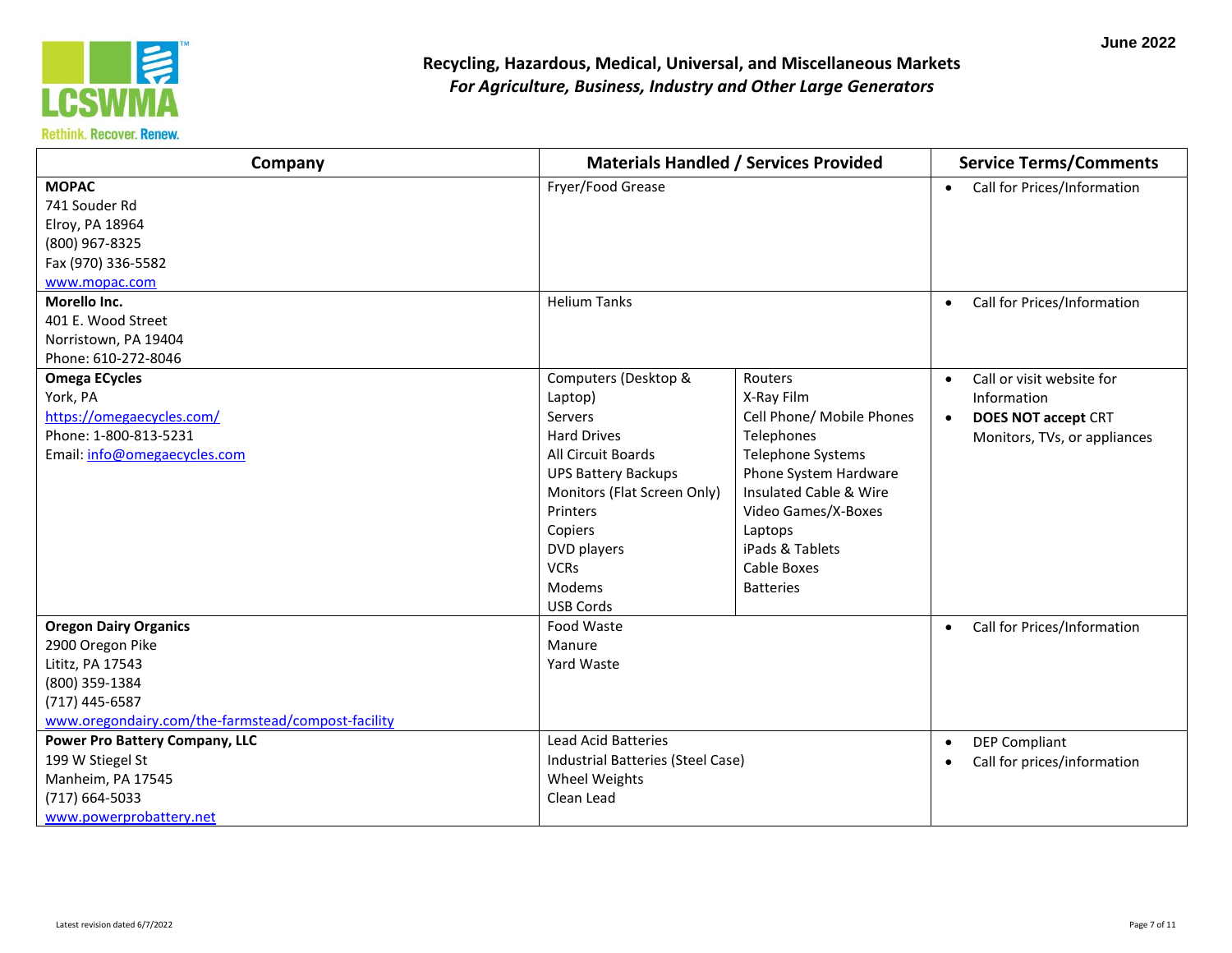

| For Agriculture, Business, Industry and Other Large Generators |                                              |                                         |
|----------------------------------------------------------------|----------------------------------------------|-----------------------------------------|
| Company                                                        | <b>Materials Handled / Services Provided</b> | <b>Service Terms/Comments</b>           |
|                                                                | <b>Corrugated Cardboard</b>                  | Pick up Services                        |
|                                                                | <b>Plastic Film LDPE</b>                     | Will Provide Gaylord Boxes<br>$\bullet$ |
|                                                                | PP Supersacs, PP Twine, PP Feed Bags         | <b>Will Provide Balers</b>              |
|                                                                | Horticultural PP and PS                      | <b>Trucking Services</b>                |

| R Davis Enterprises, Inc.<br>1909 Cloverleaf Rd<br>Mount Joy, PA 17552<br>(717) 361-2281<br>Fax (717) 261-2282<br>www.RontheBagman.com<br>Reliable Industries, Inc.<br>15 Lititz Run Rd<br>Lititz, PA 17543<br>$(717)$ 626-2181<br>https://relbox.com/recycling-services/ | <b>Corrugated Cardboard</b><br>Plastic Film LDPE<br>PP Supersacs, PP Twine, PP Feed Bags<br>Horticultural PP and PS<br>HDPE pots & trays<br>Clean Plastic<br>Plastic Scrap:<br>• LLDPE & LDPE Clear<br><b>Film</b><br>• ABS Computer & TV<br>Housing<br>• HDPE Drums, Buckets & | Corrugated Cardboard<br>Paper Scrap:<br>• White Office Paper<br>• Mixed Office Paper<br>Drums: Plastic, Steel & Fiber               | Pick up Services<br>$\bullet$<br>Will Provide Gaylord Boxes<br>$\bullet$<br>Will Provide Balers<br>$\bullet$<br><b>Trucking Services</b><br>$\bullet$<br><b>Will Spot Trailers</b><br>$\bullet$<br>Provide Gaylord Boxes<br>$\bullet$<br>Will Pickup Truckload Quantities<br>$\bullet$ |
|---------------------------------------------------------------------------------------------------------------------------------------------------------------------------------------------------------------------------------------------------------------------------|---------------------------------------------------------------------------------------------------------------------------------------------------------------------------------------------------------------------------------------------------------------------------------|-------------------------------------------------------------------------------------------------------------------------------------|----------------------------------------------------------------------------------------------------------------------------------------------------------------------------------------------------------------------------------------------------------------------------------------|
| <b>Rec Oil</b><br>280 N East St<br>York, PA 17403<br>(717) 846-9551                                                                                                                                                                                                       | Totes<br>• PET Strapping<br>Used Motor Oil & Filters<br>Antifreeze                                                                                                                                                                                                              |                                                                                                                                     | Call for Prices/Information<br>$\bullet$                                                                                                                                                                                                                                               |
| www.wxo-maxx.com<br><b>Re-Store of Lancaster County</b><br>155 Independence Ct<br>Lancaster, PA 17601<br>(717) 293-0250<br>http://lancasterhabitatrestore.org/                                                                                                            | <b>Reusable Building Materials</b><br>• Electrical<br>• Plumbing & Fixtures<br>• Cabinets & Countertops<br>• Exterior<br>$\bullet$ HVAC<br>• Windows<br><b>Power Tools</b>                                                                                                      | Appliances (with exception)<br>Furniture<br>Hardware<br>Home Décor<br><b>Lighting Fixtures</b><br>Latex paint & supplies<br>Windows | Usable Building Materials &<br>$\bullet$<br><b>Supplies</b><br>Call for Pick-Up & Before<br>$\bullet$<br>Delivery<br>Donations are Tax Deductible<br>$\bullet$                                                                                                                         |
| <b>Salvation Army, The</b><br>131 S Queen S<br>Lancaster, PA 17603<br>(717) 397-7565<br>https://satruck.org/<br><b>Safety Kleen</b>                                                                                                                                       | Clothing and bedding accessories<br>Furniture<br>Automobiles<br><b>Household Goods</b><br>Applicances<br>Parts Cleaners                                                                                                                                                         |                                                                                                                                     | Call for price/information<br>$\bullet$<br>Call for Prices/Information<br>$\bullet$                                                                                                                                                                                                    |
| 1140 Greenhill R<br>West Chester, PA 19380<br>(610) 430-0096<br>http://www.safety-kleen.com/                                                                                                                                                                              | <b>Automotive Fluids</b><br>Used Motor Oil<br>Absor                                                                                                                                                                                                                             |                                                                                                                                     |                                                                                                                                                                                                                                                                                        |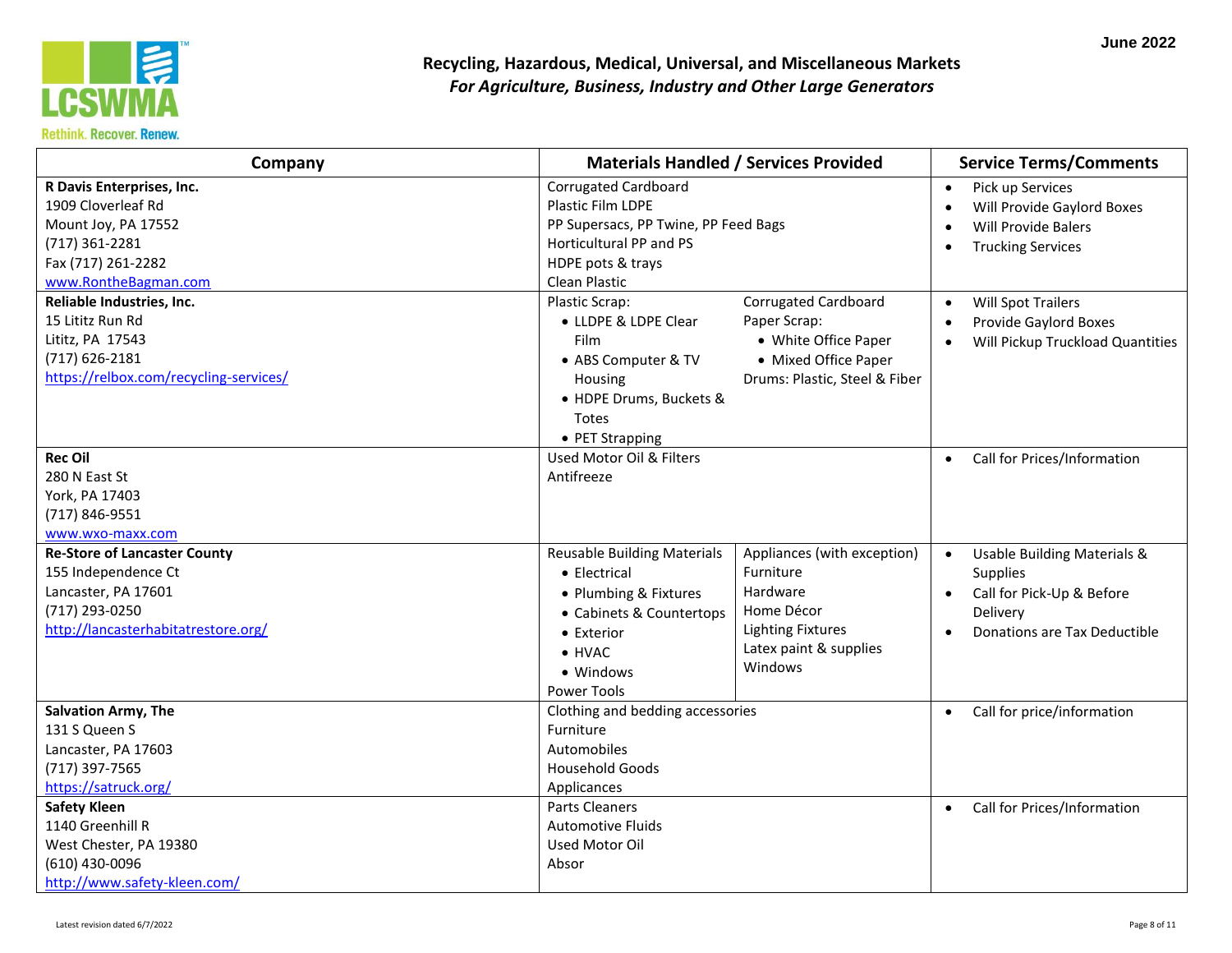

| Company                                                                                                                                                                |                                                                        | <b>Materials Handled / Services Provided</b>                            |                                                                                                                                        |
|------------------------------------------------------------------------------------------------------------------------------------------------------------------------|------------------------------------------------------------------------|-------------------------------------------------------------------------|----------------------------------------------------------------------------------------------------------------------------------------|
| <b>Sahd Metal Recycling</b><br>1045 Lancaster Ave<br>Columbia, PA 17512<br>(717) 684-8506<br>Fax (717) 684-0068<br>http://www.recycleyourmetal.com/                    | Aluminum Cans<br>Aluminum Scrap<br>Steel Cans (Tin)                    | Ferrous Scrap<br>Other Non-Ferrous Scrap<br><b>Electric Motors</b>      | Materials Should be Kept<br>$\bullet$<br>Separate<br>Container Services for Industry<br><b>Industrial Steel Processor</b><br>$\bullet$ |
| <b>Sharps Compliance</b><br>6 E Kendig Rd<br>Willow Street, PA 17584<br>(717) 464-7336 or (800) 710-0783<br>Fax (717) 464-7335<br>www.sharpsinc.com/bioteammobile      | Hazardous Waste<br><b>Medical Waste</b><br><b>Pharmaceutical Waste</b> | <b>Sharps Disposal</b><br><b>Medication Disposal</b><br><b>IV Poles</b> | Infectious, Chemotherapeutic,<br>and Hazardous Waste Pick-Up<br>services<br>Call for prices/information                                |
| <b>Sylvan Brandt</b><br>651 Main St<br>Lititz, PA 17543<br>(717) 626-4520<br>www.sylvanbrandt.com                                                                      | Resawn & Antique Flooring<br><b>Architectural Antiques</b>             |                                                                         | Call for prices/information<br>$\bullet$                                                                                               |
| Terra-Gro, Inc<br>PO Box 790<br>Terre Hill, PA 17581<br>(717) 445-6587 or (800) 359-1384<br>https://www.omri.org/mfg/trg                                               | Horse manure<br>Dairy manure<br>Food waste                             |                                                                         | Call for prices/information                                                                                                            |
| <b>Thermostat Recycling Corporation</b><br>1765 Duke St<br>Alexandria, VA 22314<br>(888) 266-0550<br>http://www.thermostat-recycle.org/                                | Thermostats (Mercury Containing)                                       |                                                                         | Call for Local Collector Info<br>$\bullet$                                                                                             |
| <b>Valley Proteins, Inc,</b><br>693 Wide Hollow Rd<br>East Earl, PA 17519<br>(717) 445-6890<br>(717) 445-4202<br>Fax (717) 445-6379<br>https://www.valleyproteins.com/ | Fryer/Food Grease<br>Dead Livestock                                    |                                                                         | Call for Prices/Information<br>$\bullet$                                                                                               |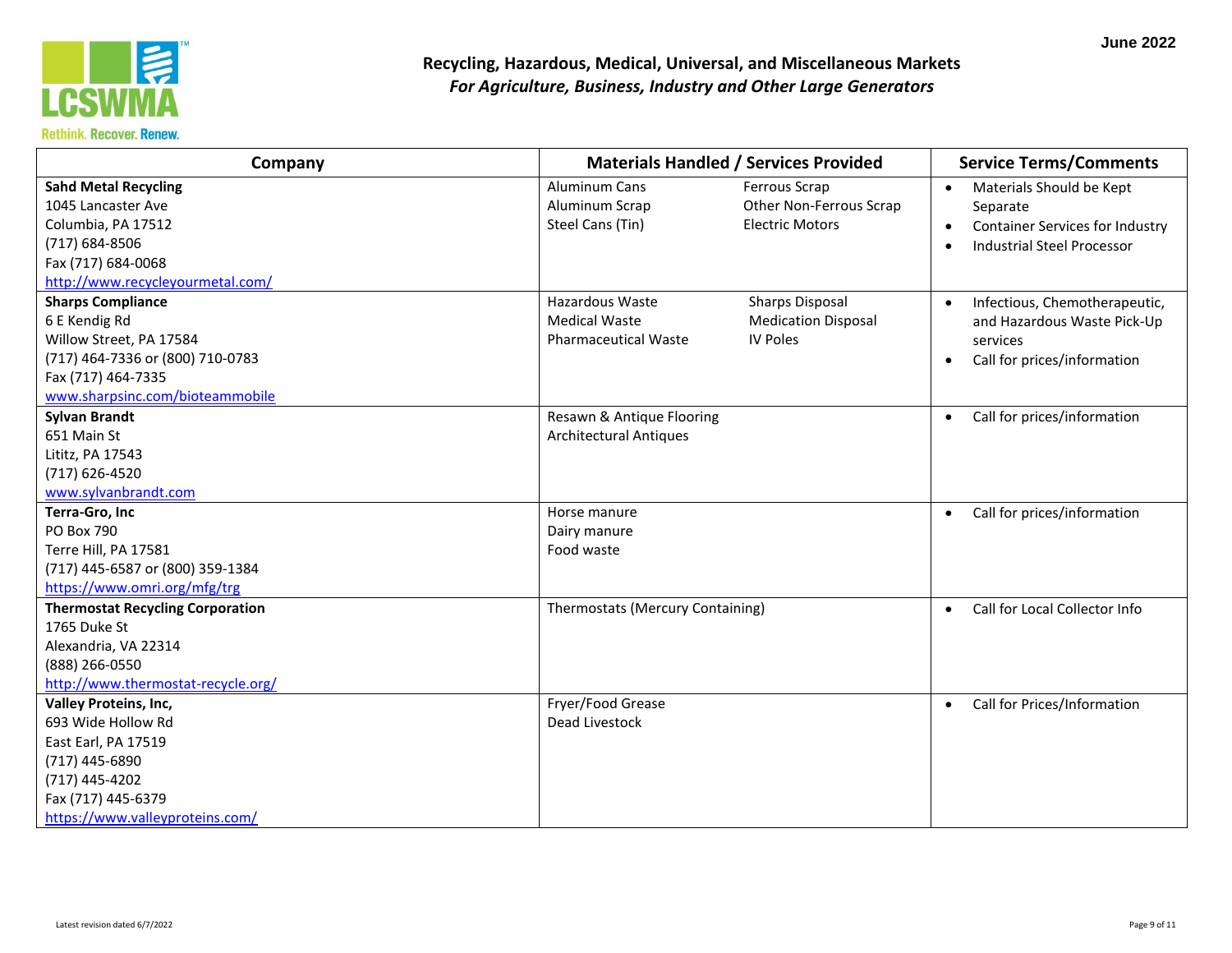

| Company                                                                 | <b>Materials Handled / Services Provided</b>         | <b>Service Terms/Comments</b>              |
|-------------------------------------------------------------------------|------------------------------------------------------|--------------------------------------------|
| <b>Veolia North America</b>                                             | See capabilities here -                              | Call for more information and<br>$\bullet$ |
| Veolia                                                                  | https://www.veolianorthamerica.com/what-we-do/waste- | pricing                                    |
| 1530 Clugston Road                                                      | capabilities                                         |                                            |
| <b>York PA 17404</b>                                                    |                                                      |                                            |
| SITE CONTACT:                                                           |                                                      |                                            |
| John Scarpiello                                                         |                                                      |                                            |
| ph. 215.537.7330                                                        |                                                      |                                            |
| https://www.veolianorthamerica.com/contact-us/find-office/philadelphia- |                                                      |                                            |
| pa-hedley-street                                                        |                                                      |                                            |
| https://www.veolianorthamerica.com/                                     |                                                      |                                            |
| Waste Oil Recyclers, Inc.                                               | Waste cooking/fryer oil                              | Free 55-gallon or 250-gallon               |
| <b>PO Box 257</b>                                                       |                                                      | container placement and                    |
| Modena, PA 19358                                                        |                                                      | collection                                 |
| (610) 505-0250                                                          |                                                      | For bio-diesel use<br>$\bullet$            |
| (888) 317-4918                                                          |                                                      | Call or email for information              |
| www.wasteoilrecyclers.com                                               |                                                      |                                            |
| <b>Welsh Recycling Inc.</b>                                             | Most Paper Grades                                    | Gaylord Boxes<br>$\bullet$                 |
| 310 S Broad Street                                                      | Cardboard                                            | <b>Balers</b><br>$\bullet$                 |
| Hellam, PA 17406                                                        | Newsprint                                            | Call for Prices/Information                |
| $(717) 755 - 6106$                                                      | <b>OCC (Old Corrugated Containers)</b>               | <b>Trucking Services</b>                   |
| www.welshrecycling.com                                                  |                                                      |                                            |
| <b>Wrecklamations</b>                                                   | <b>Lead Acid Batteries</b>                           | Call for Appointment<br>$\bullet$          |
| 1119 Manheim Pike                                                       | Dry Cell Batteries                                   |                                            |
| Lancaster, PA 17601                                                     | Lawn Mowers, Snow                                    |                                            |
| (717) 299-6796 or (717) 898-8452                                        | Blowers, etc.                                        |                                            |
|                                                                         | Power Tools                                          |                                            |
| <b>Zeager Brothers</b>                                                  | <b>Wood Pallets</b>                                  | Has Trailer Dumper<br>$\bullet$            |
| 4000 E Harrisburg Pike                                                  | Clean Wood Waste                                     | Pick-Up Services (Limited Basis)           |
| Middletown, PA 17057                                                    | <b>Christmas Trees</b>                               |                                            |
| (717) 944-7481                                                          | Leaves                                               |                                            |
| (800) 346-8524                                                          | <b>Brush</b>                                         |                                            |
| www.zeager.com                                                          | Stumps (Not Free)                                    |                                            |